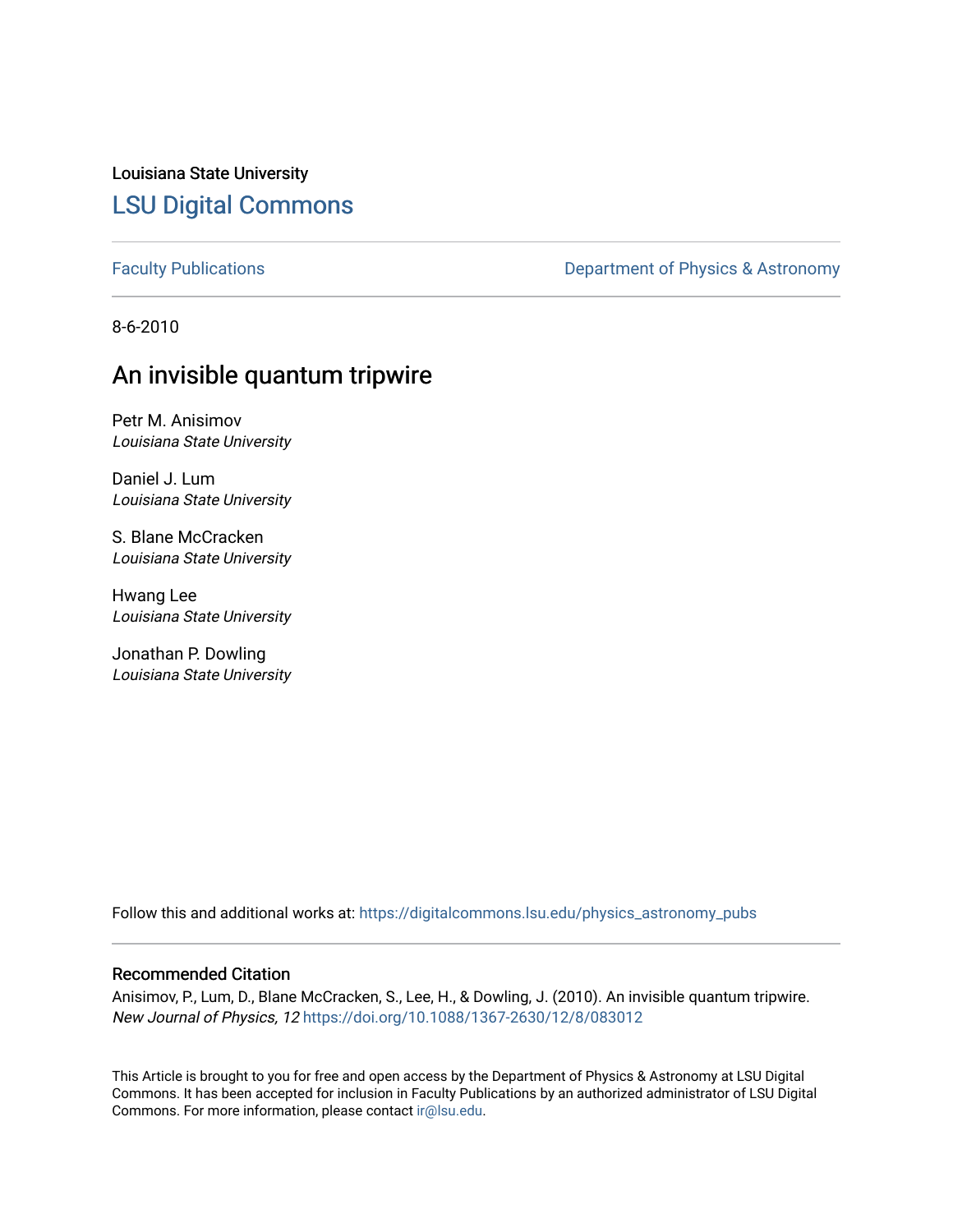# **New Journal of Physics**

The open access journal at the forefront of physics

Deutsche Physikalische Gesellschaft **DDPG** IOP Institute of Physics

#### **OPEN ACCESS**

## An invisible quantum tripwire

To cite this article: Petr M Anisimov et al 2010 New J. Phys. **12** 083012

View the [article online](https://doi.org/10.1088/1367-2630/12/8/083012) for updates and enhancements.

#### You may also like

- [Necessary and sufficient conditions for the](https://iopscience.iop.org/article/10.1088/0305-4470/36/38/307) [quantum Zeno and anti-Zeno effect](https://iopscience.iop.org/article/10.1088/0305-4470/36/38/307) Harald Atmanspacher, Werner Ehm and Tilmann Gneiting
- [Observation of quantum Zeno effect in a](https://iopscience.iop.org/article/10.1088/1367-2630/17/6/063035) [superconducting flux qubit](https://iopscience.iop.org/article/10.1088/1367-2630/17/6/063035) K Kakuyanagi, T Baba, Y Matsuzaki et al. -
- [Landau–Zener evolution under weak](https://iopscience.iop.org/article/10.1088/1367-2630/17/1/013001) [measurement: manifestation of the Zeno](https://iopscience.iop.org/article/10.1088/1367-2630/17/1/013001) [effect under diabatic and adiabatic](https://iopscience.iop.org/article/10.1088/1367-2630/17/1/013001) [measurement protocols](https://iopscience.iop.org/article/10.1088/1367-2630/17/1/013001) Anna Novelli, Wolfgang Belzig and Abraham Nitzan -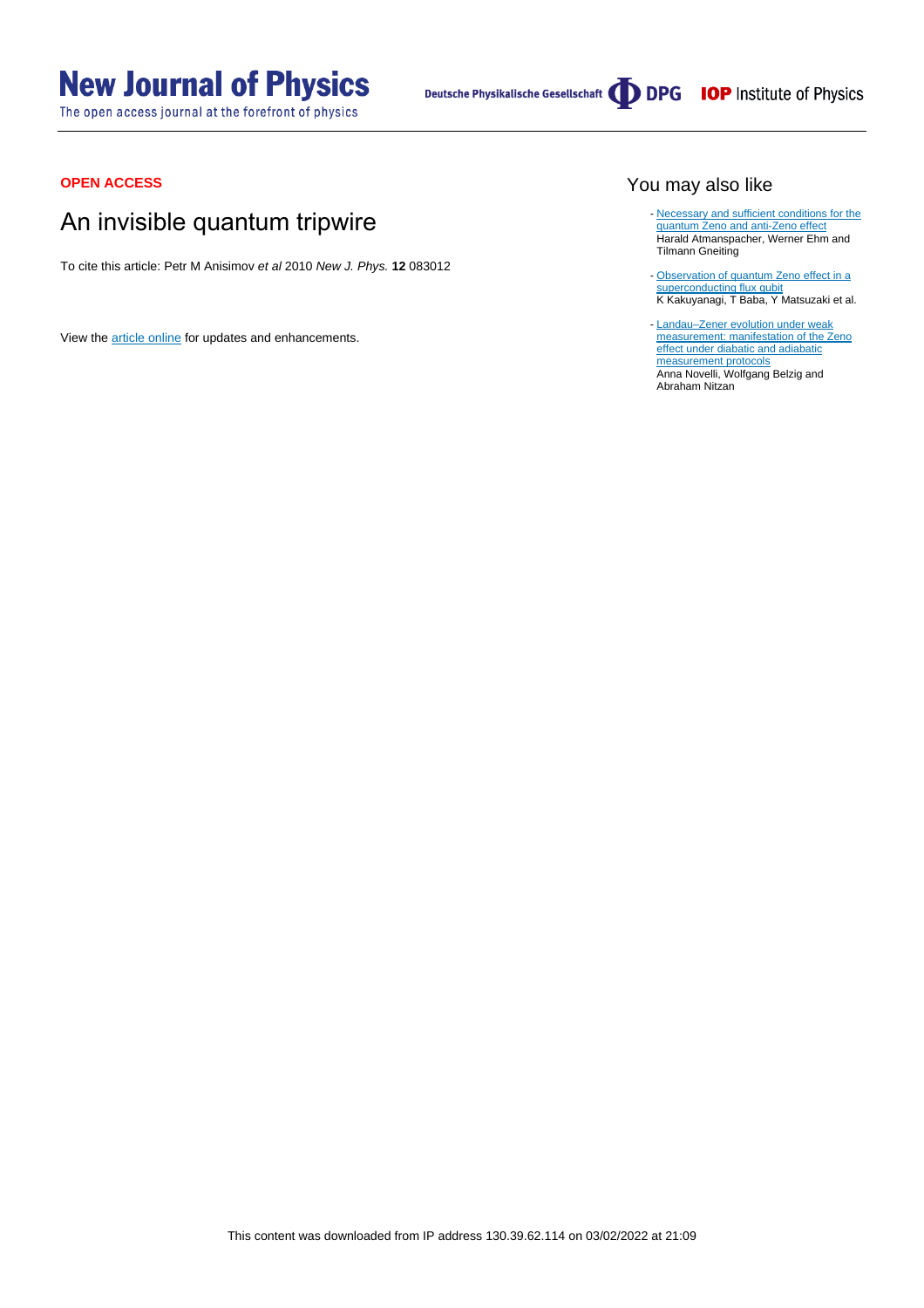

# **An invisible quantum tripwire**

### **Petr M Anisimov**<sup>1</sup> **, Daniel J Lum, S Blane McCracken, Hwang Lee and Jonathan P Dowling**

Hearne Institute for Theoretical Physics and Department of Physics and Astronomy, Louisiana State University, Baton Rouge, LA 70803, USA E-mail: [petr@lsu.edu](mailto:petr@lsu.edu)

*New Journal of Physics* **12** (2010) 083012 (8pp) Received 26 April 2010 Published 6 August 2010 Online at <http://www.njp.org/> doi:10.1088/1367-2630/12/8/083012

**Abstract.** We present here a quantum tripwire, which is a quantum optical interrogation technique capable of detecting an intrusion with very low probability of the tripwire being revealed to the intruder. Our scheme combines interaction-free measurement (IFM) with the quantum Zeno effect in order to interrogate the presence of the intruder without interaction. The tripwire exploits a curious nonlinear behaviour of the quantum Zeno effect we discovered, which occurs in a lossy system. We also employ a statistical hypothesis testing protocol, allowing us to calculate a confidence level of IFM after a given number of trials. As a result, our quantum intruder alert system is robust against photon loss and dephasing under realistic atmospheric conditions and its design minimizes the probabilities of false positives and false negatives as well as the probability of becoming visible to the intruder.

#### **Contents**

| 1. Introduction                 | $\overline{2}$          |
|---------------------------------|-------------------------|
| 2. Interaction-free measurement | $\overline{2}$          |
| 3. Invisible hypothesis testing | 3                       |
| 4. Invisible tripwire           | $\overline{\mathbf{4}}$ |
| 5. Results                      | 6                       |
| <b>6.</b> Conclusion            | 8                       |
| <b>Acknowledgments</b>          | 8                       |
| <b>References</b>               | 8                       |
|                                 |                         |

<sup>1</sup> Author to whom any correspondence should be addressed.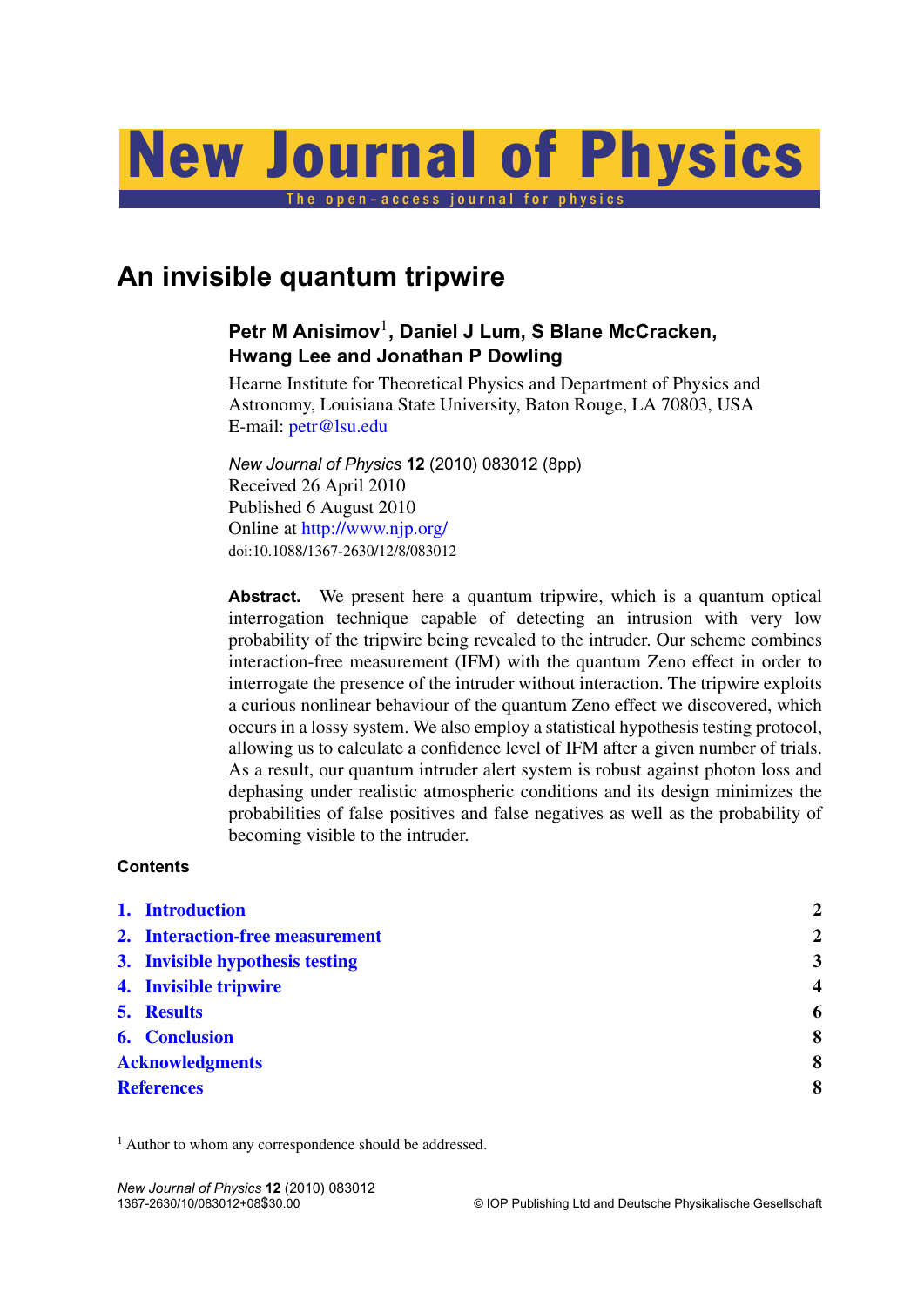#### <span id="page-3-0"></span>**1. Introduction**

Interaction-free measurement (IFM) originated with the Elitzur–Vaidman 'Bomb' gedanken experiment that showed that it was possible to detect a single-photon, hair-triggered bomb in an interferometer—without setting it off—by exploiting single-particle interference combined with the presence of quantum 'which-path' information [\[1\]](#page-9-0). The original bomb protocol had a success probability of only 25%. (In another 50% of the runs, the bomb was detonated, and in the remaining 25%, no information about the bomb was obtained.) The protocol was improved upon by Kwiat *et al*, who combined lossless IFM with a multi-pass quantum Zeno effect [\[2\]](#page-9-0). In our work presented here, we discovered a curious nonlinear behaviour of the photon transmission in a Zeno enhanced but lossy IFM apparatus. This discovery led us to an IFM protocol robust against photon loss and dephasing. In addition, we recast the entire protocol in terms of statistical hypothesis testing, allowing us to quantify the operation of the device as a reliable yet undetectable intruder alert system—the invisible quantum tripwire (IQT).

#### **2. Interaction-free measurement**

The Elitzur–Vaidman 'Bomb' gedanken experiment posits that there exists a bomb with a singlephoton sensitive detonator and the goal is to optically detect the presence of such a bomb without detonation. In contrast to the expectations of the classical approach, where such a goal could not be reached, quantum optics allows for a solution—measurement without interaction.

This measurement is based on the fascinating property of a single photon to interfere with itself while being indivisible. Imagine a lossless Mach–Zehnder interferometer (MZI) with beam splitters described by a two-mode coupling matrix

$$
\hat{U}(\theta_i) = \begin{bmatrix} \cos \theta_i & -\sin \theta_i \\ \sin \theta_i & \cos \theta_i \end{bmatrix},\tag{1}
$$

and the possibility of a photon-sensitive object to be placed in the detection arm (see figure [1\)](#page-4-0). This detection arm stays invisible to the object for as long as a photon has not been absorbed by the object. There are two possible scenarios: the path is blocked or it is clear. If the path is clear, a single photon, after the first beam splitter  $\hat{U}(\theta_1)$ , can travel both the arms of an interferometer and interfere with itself at the second beam splitter  $\hat{U}(\theta_2)$ . Under a proper choice of beam splitters,  $\theta_1 + \theta_2 = \pi/2$ , and a zero phase difference, such an interference will result in zero probability of the photon leaving the MZI in mode A (dark port), that is,  $P_0(D) = 0$ . If the path is blocked by an object  $\hat{O}$ , there is definite destruction of the interference as well as the probability of an object absorbing a photon,  $P_1(A) = \sin^2 \theta_1$ . Loss of the photon tells us that an object is there, but this is a measurement with an interaction. Without interference there is non-zero probability of a photon exiting the MZI through the dark port,  $P_1(D) = \cos^2 \theta_1 \cos^2 \theta_2$ . Detection of a photon in a dark port constitutes a measurement without an interaction. The efficiency of a given measurement is  $\eta = P_1(D)/[P_1(D) + P_1(A)]$ , since an object is detected with probability  $P_1(D) + P_1(A)$ , while detection without interaction is carried out with probability  $P_1(D)$ . In the presented setup, there is a limit on the highest efficiency  $\eta = \cos^2 \theta_1/(1 + \cos^2 \theta_1) \leq 1/2$ , which is achieved at the limit where  $P_1(D) \to 0$ ,  $P_1(B) \to P_0(B) = 1$  and single trial detection becomes improbable.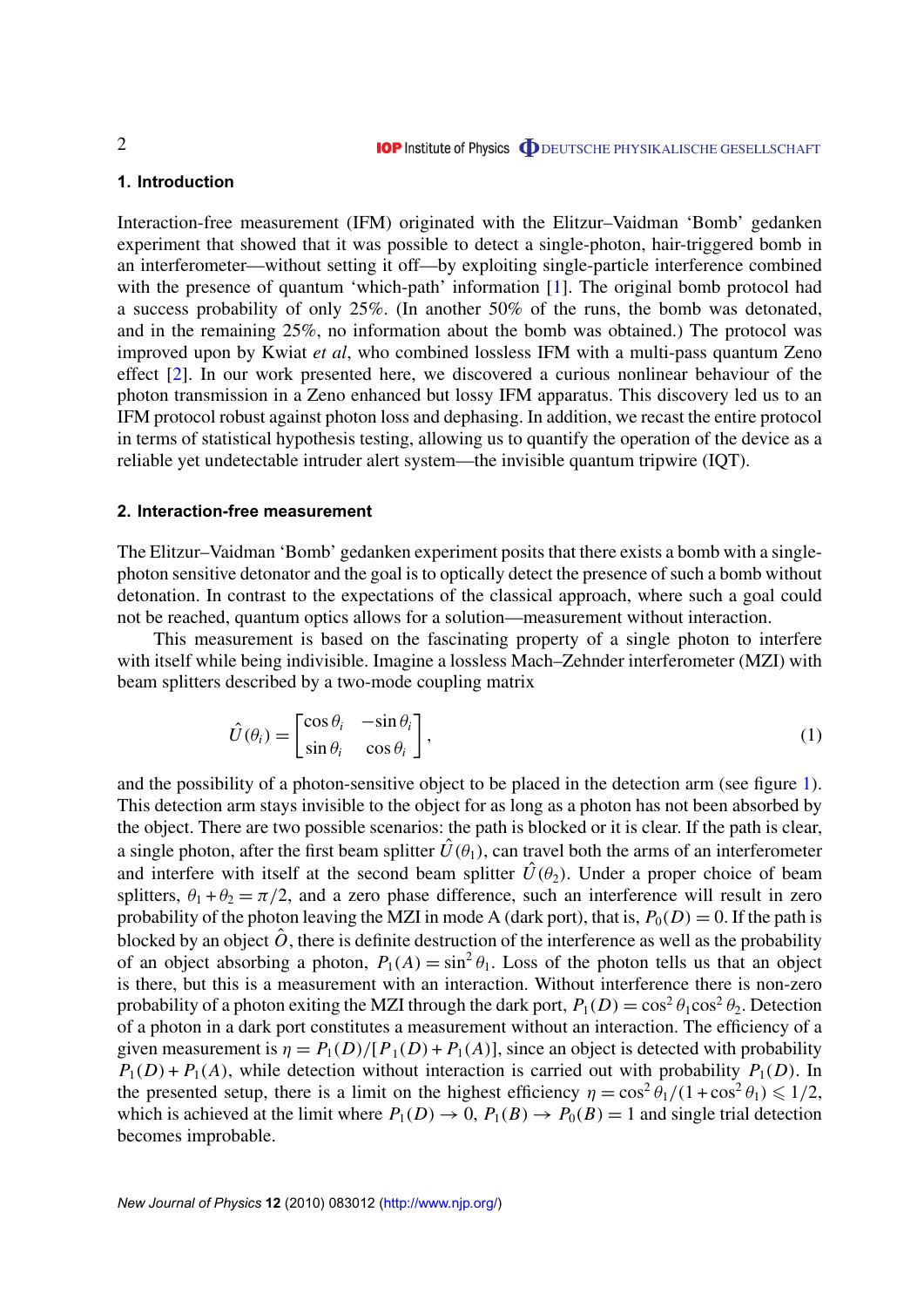<span id="page-4-0"></span>

**Figure 1.** A lossless MZI in a dark port arrangement,  $\theta_1 + \theta_2 = \pi/2$ , and in a zero phase difference between its arms constitutes a simple IFM setup with efficiency  $\eta \leq 1/2$ . This scheme allows for interaction-free hypothesis testing of a path being blocked  $(h_1)$  or clear  $(h_0)$ .

#### **3. Invisible hypothesis testing**

Clearly, these two scenarios correspond to two hypotheses  $h_1$  and  $h_0$  that an IFM apparatus tests for without interaction. These two hypotheses hold equal statistical weight (symmetric testing) and are described by possible outcomes  $b = \{A, B, D\}$  and their corresponding probabilities  $P_1(b)$  and  $P_0(b)$  for the first and second hypotheses, respectively. Due to the probabilistic nature of the outcomes, there is always a chance of a false positive. This error of choice after a single trial is limited by the classical Chernoff bound [\[3\]](#page-9-0):

$$
P_e \leq \frac{1}{2} \min_{s \in [0,1]} \sum_b P_0^s(b) P_1^{1-s}(b). \tag{2}
$$

Meanwhile, the classical Chernoff bound on the error of choosing the wrong hypothesis after *M* trials scales exponentially,  $P_e < \frac{1}{2}$  $P_e^{\max}$ , where  $C(P_0, P_1) =$  $-\min_{s \in [0,1]} \ln(\sum_b P_0^s(b) P_1^{1-s})$  $I_1^{1-s}(b)$ ) is known as the Chernoff distance.

Our IFM apparatus performs interaction-free hypothesis testing based on three possible outcomes:  $(b = A)$  the probability of absorption because of photon loss or a measurement with an interaction,  $(b = D)$  the probability of an IFM and  $(b = B)$  the probability of learning nothing of where the photon exits through the bright port of the interferometer. The importance of no photon loss without an object,  $P_0(A) = 0$ , and the dark-port condition,  $P_0(D) = 0$ , becomes now obvious in the light of equation (2). These assumptions ensure that the error of false acceptance comes from the probability of a photon exiting through the bright port in the presence of an object  $P_1(B) = \cos^4 \theta_1$  and is equal to  $P_e = \frac{1}{2}$  $\frac{1}{2}P_1(B)$  due to a 50 : 50 chance of wrongly choosing after such an outcome.

The error of false acceptance in a lossless MZI with a dark port is minimized by an increase of the first beam splitter's reflectance  $(\theta_1 \rightarrow \pi/2)$ . It means that all the photons are routed into the detection arm. Hence, interaction with an object becomes unavoidable and the photon path becomes visible. In the opposite case,  $\theta_1 \rightarrow 0$ , the probability of interaction with the object is significantly reduced, at the expense of high statistical error. In order to compensate for the increased statistical error, multiple trials are required. For the photon path to stay invisible to the object, every photon must be received at the output, which happens with the probability  $\overline{P}_{\text{vis}} = \exp(-MC_{\text{vis}})$ , where the visibility distance,  $C_{\text{vis}} = -\ln \cos^2 \theta_1$ , is introduced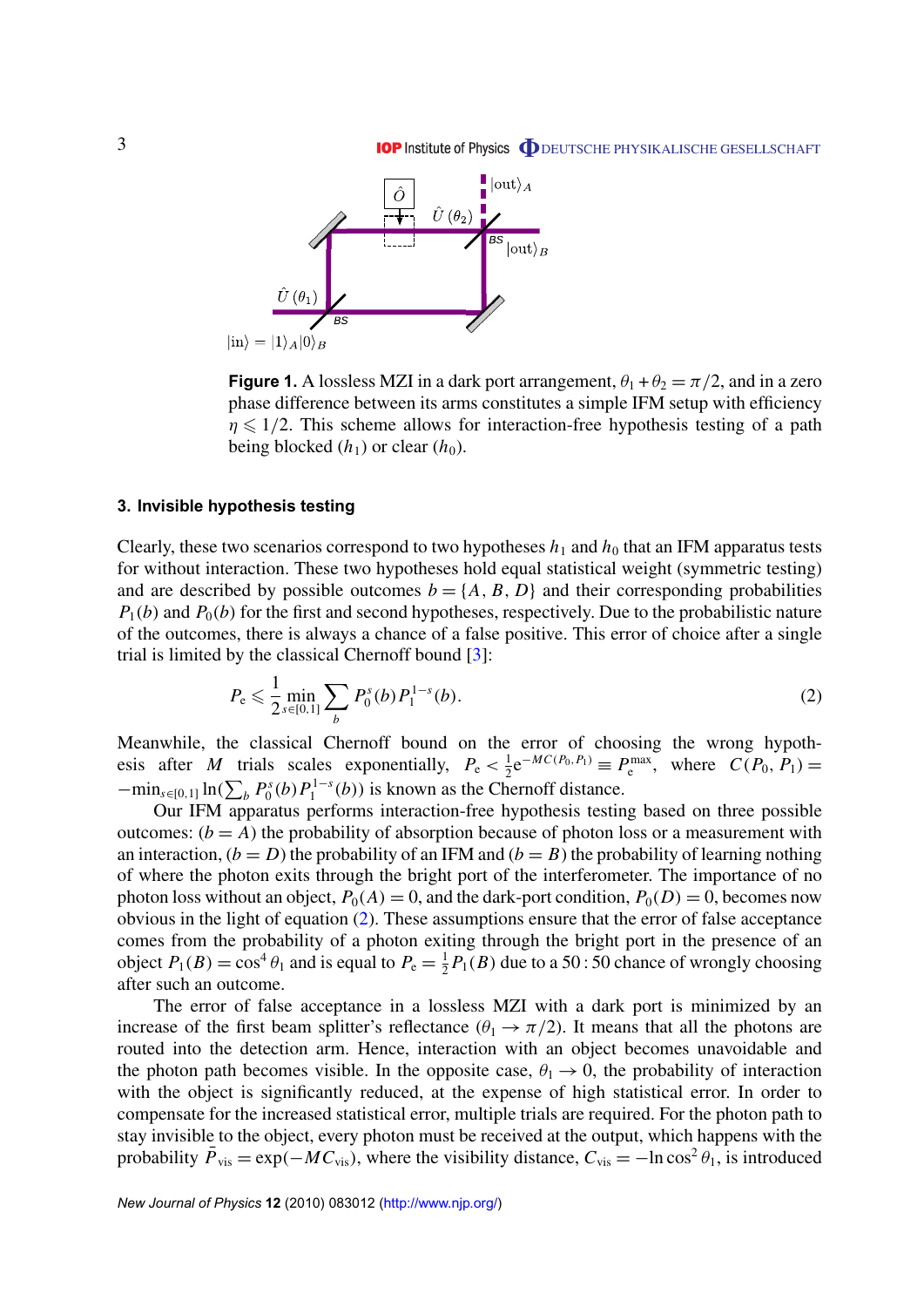**IOP** Institute of Physics **ODEUTSCHE PHYSIKALISCHE GESELLSCHAFT** 

<span id="page-5-0"></span>

**Figure 2.** IQT apparatus based on an *N*-pass IFM in the polarization interferometer. With each pass, the photon's polarization is rotated by an angle  $\theta_N$ . The presence of an object prevents accumulation of polarization rotation and is similar to the quantum Zeno effect [\[4,](#page-9-0) [5\]](#page-9-0). An additional beam splitter inside the polarization interferometer models unavoidable loss in the arm accessible by the object as well as controlled loss that is adjusted to provide the best performance of the IQT apparatus.

for an easy comparison with the Chernoff distance,  $C(P_0, P_1) = -2 \ln \cos^2 \theta_1$ . Judging from these distances, it is possible for the detection to be hidden from the object,  $\vec{P}_{vis} \gg 0$ , while revealing the presence of the object with a high level of certainty  $P_e \rightarrow 0$ . Sadly, any deviation from the ideal setup—such as loss, phase shifts or non-perfect dark port arrangement—makes the Chernoff and visibility distances comparable, thus effectively preventing the invisibility of a tripwire based on IFM in a setup presented in figure [1.](#page-4-0)

#### **4. Invisible tripwire**

Nevertheless, an IQT is possible. We realize it through a combination of an efficient IFM apparatus and a proper interrogation technique. A possible IQT apparatus is presented in figure 2 and is based on an *N*-pass IFM apparatus, which offers improved efficiency  $\eta$  due to the quantum Zeno effect [\[4,](#page-9-0) [5\]](#page-9-0). A crucial part of the IQT apparatus is, however, a quantum interrogation technique that deals much better with high sensitivity of the *N*-pass IFM to photon loss [\[6\]](#page-9-0), as well as eliminates the dark-port condition. This technique is based on the partial Zeno effect and actually adds a controllable amount of loss to the detection arm by means of a beam splitter with tunable reflectivity. Any attempt to register a photon (that constitutes a tripwire) as well as crossing the path of a photon would immediately engage the quantum Zeno effect, resulting in drastic reduction of the photon loss. This effect will increase the rate at which photons exit the system and trigger the alarm, with a confidence level given by the Chernoff bound.

The *N*-pass IFM apparatus itself is based on a polarization interferometer that operates in the basis of linear polarizations  $|H\rangle$  and  $|V\rangle$ . The path of vertical polarization constitutes a tripwire. The evolution of a photon's polarization state is described by successive multiplication of matrices  $\hat{U}(\theta_N)$ ,  $\hat{L}(\lambda)$  and  $\hat{O}(h)$  corresponding to polarization rotation by  $\theta_N$  and loss,  $\lambda$ , of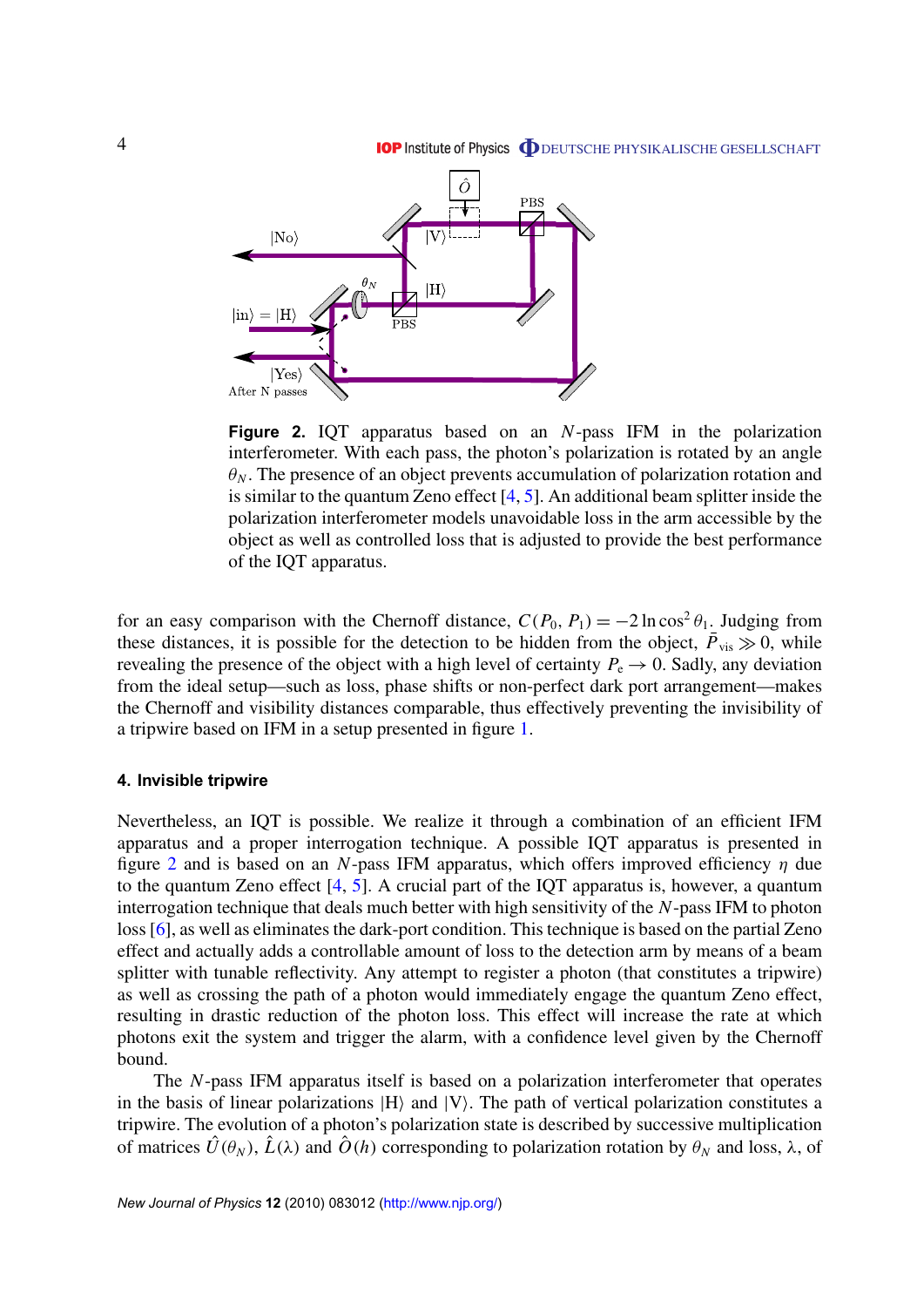<span id="page-6-0"></span>

**Figure 3.** The single-photon transmission probability in an *N*-pass IQT apparatus  $P_{tr}$  for  $N\theta_N = \pi/2$  as a function of single-cycle probability of photon loss in the detection arm. Loss in an *N*-pass IQT is optimized for this partial Zeno effect to take place. The detection of an object is based on increase of transmission.

a photon in the detection arm:

$$
\hat{U}(\theta_N) = \begin{bmatrix} \cos \theta_N & -\sin \theta_N \\ \sin \theta_N & \cos \theta_N \end{bmatrix} \text{ and } \hat{L}(\lambda) = \begin{bmatrix} 1 & 0 \\ 0 & \sqrt{1 - \lambda} \end{bmatrix},
$$
\n(3)

as well as the presence  $\hat{O}(h_1) = \hat{L}(1)$  or absence  $\hat{O}(h_0) = \hat{L}(0)$  of an object. If the input state of a photon is  $|\psi_0\rangle$ , then after a single pass it will be  $|\psi_1\rangle = \hat{O}(h)\hat{L}\hat{U}(\theta_N)|\psi_0\rangle$ . The probability of detecting a photon with polarization X after *N* passes is  $P_X = \langle \psi_N | X \rangle \langle X | \psi_N \rangle$ , while the probability of total transmission is  $P_{tr} = \langle \psi_N | \psi_N \rangle$ , where  $| \psi_N \rangle$  is obtained by repeating a singlepass evolution *N* times.

In the IFM apparatus, a photon is initially horizontally polarized,  $|\psi_0\rangle = |H\rangle$ . With each pass, polarization is rotated by an angle  $\theta_N$ , which increases a photon's probability to be in the detection arm, where the photon interacts with a beam splitter before being sent along the tripwire. We present the transmission probability  $P_{tr}$  as a function of a single-cycle probability of photon loss in the detection arm,  $\lambda$ , in the absence of an object (see figure 3).  $P_{tr}$  is given for a different number of passes but with the same angle of evolution  $N\theta_N = \pi/2$ . A 100% photon loss corresponds to the presence of an object in the detection arm. One can see that transmission in this case improves with the number of passes due to the quantum Zeno effect. The region of small  $\lambda$  demonstrates how an artificial lossless case behaves since even a small amount leads to a significant drop in the transmission probability. Interestingly, the smallest transmission probability is for relatively high loss, but it is not high enough for the quantum Zeno effect to become apparent. This partial Zeno effect corresponds to a special type of quantum state evolution in the presence of a probabilistic measurement.

Our quantum interrogation technique is based on this special evolution. A controllable amount of loss  $\lambda$  is introduced in the detection arm by means of a beam splitter with tunable reflectivity. This additional loss in the presence of an object reduces the probability of a photon striking the object during a trial,  $\hat{P}_{str} = (1 - \lambda)(1 - \cos^{2N} \theta_N)$ . Furthermore, we assume that reflectivity and phase shift of the additional beam splitter (inside the interferometer) are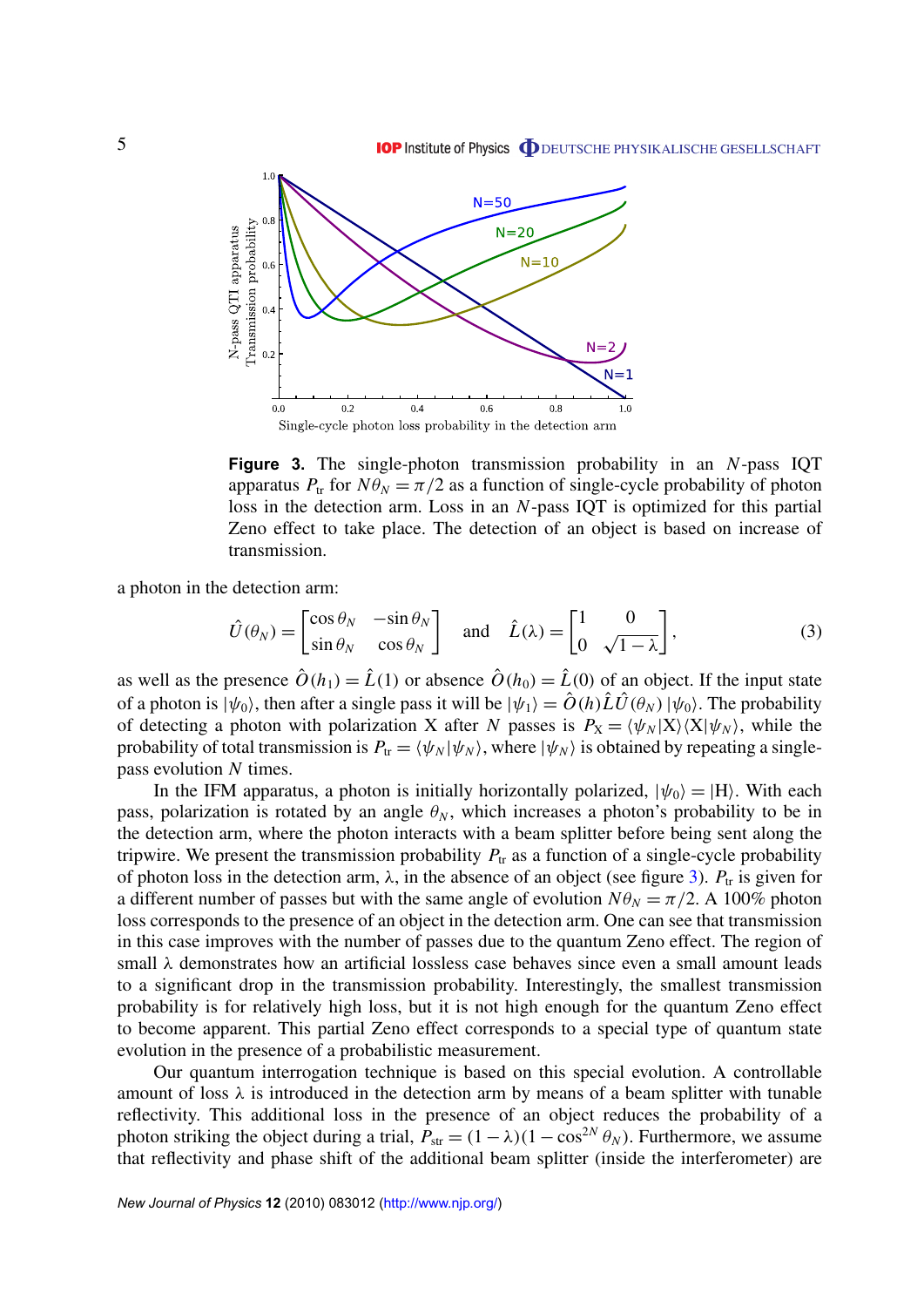<span id="page-7-0"></span>

**Figure 4.** The Chernoff  $C_2(p, q)$  and visibility  $C_{vis}$  distances as a function of the number of passes N as well as the amount of loss,  $\lambda_N$ , in the detection arm required for partial Zeno to take place. The inset shows a difference between those distances. Invisible detection becomes possible when this difference becomes positive.

constantly adjusted such that detection of a photon at the output is minimal—in order to operate the device at the minimum of the curve shown in figure [3.](#page-6-0) Such an adjustment is made in order to counteract changes in the environment as well as for the partial Zeno effect to be maintained, which would obviously not be possible in the presence of an object. Thus hypothesis testing is based on two outcomes: a low probability to detect a photon at the output in the absence of an object and 100% in its presence.

The Chernoff distance, in the case of a hypothesis testing apparatus with only two outcomes, registered with probabilities  $p_1(1) = p$  and  $p_1(2) = \bar{p}$  or  $p_0(1) = q$  and  $p_0(2) = \bar{q}$ , is

$$
C_2(p,q) = \xi \ln \frac{\xi}{p} + \bar{\xi} \ln \frac{\bar{\xi}}{\bar{p}},
$$
\n(4)

where  $\xi = \ln(\frac{\overline{q}}{\overline{p}})/(\ln(\frac{p}{\overline{p}}) + \ln(\frac{\overline{q}}{q}))$  and  $\overline{x} = 1 - x$ . Therefore, knowing *p* and *q* is sufficient for error estimation. The transmission probability could be calculated analytically only in the presence of the object,  $p = cos^{2N} \theta_N$ . However, in the absence of an object, the transmission probability, *q*, is experimentally available information, which is constantly provided by the IQT apparatus.

There are two primary goals of the IQT apparatus: detection of an object with high certainty,  $P_e \rightarrow 0$ , while staying invisible,  $\overline{P}_{vis}(M) \approx 1$ . Although satisfying both goals is, in principle, possible (see figure 4), its success is limited by the number of passages *N* performed in practice. Thus, the following compromise between confidence level and invisibility is assumed. We would like  $\bar{P}_{\text{vis}}(M) > P_{\text{e}}$  (in fact  $\bar{P}_{\text{vis}}(M) > P_{\text{e}}^{\text{max}}$ ), which means a higher likelihood of not hitting the object with a photon than accepting the wrong hypothesis, while maintaining a confidence level above a blind guess:  $1 - P_e^{\text{max}} > 0.5$ .

#### **5. Results**

In our apparatus, it is assumed that a tripwire becomes visible after a single event of a photon striking an object. Therefore, the probability of a tripwire staying invisible after *M* trials is

*New Journal of Physics* **12** (2010) 083012 [\(http://www.njp.org/\)](http://www.njp.org/)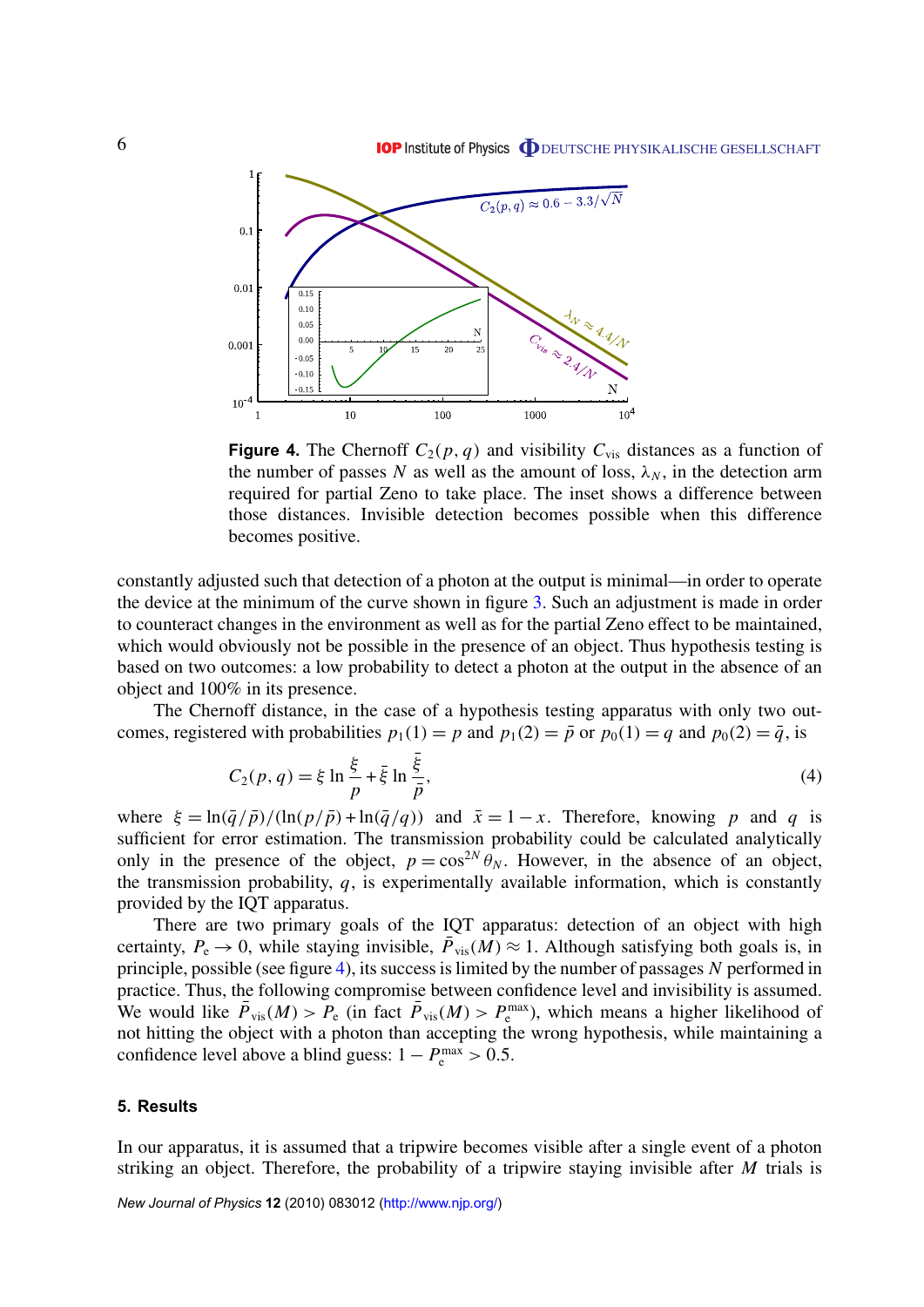

**Figure 5.** The probability of the tripwire being invisible  $\bar{P}_{vis}$  and the maximum error bound  $P_{\rm e}^{\rm max}$  are given as functions of the number of trials *M*, for a given number of passes  $N = 20$  and  $N = 50$ . As  $N$  gets larger,  $\overline{P}_{vis}$  will stay closer to one, while  $P_{\rm e}^{\rm max}$  will go faster to zero.

 $\bar{P}_{\text{vis}}(M) = \exp(-MC_{\text{vis}})$  as before where the visibility distance,  $C_{\text{vis}} = -\ln(1 - P_{\text{str}})$ , is defined in terms of the probability of striking an object, as described earlier.

We numerically simulated the performance of the IQT apparatus based on the state evolution described above. For a given number of passes *N* and  $\theta_N$ , we numerically found the optimal value of loss  $\lambda_N$  that minimizes the single-trial transmission probability ( $P_{tr}$  in the absence of an object). Then we used this value ( $\lambda = \lambda_N$ ) to calculate the Chernoff and visibility distances  $C_2(p, q)$  and  $C_{vis}$ . Figure [4](#page-7-0) summarizes these results for a total angle of evolution  $N\theta_N = \pi/2$  as a function of the number of passes. This reveals that at least 13 passes are necessary for visibility distance to become smaller than Chernoff distance thus allowing for  $\bar{P}_{\text{vis}}(M) > 2P_{\text{e}}(M)$ . While the IQT operating at  $N = 100$  is experimentally feasible with current technology, the plots are extended over the range  $N > 100$  in order to demonstrate the asymptotic behaviour.

The Chernoff and visibility distances are directly translated to the probability of the tripwire being invisible  $\bar{P}_{\text{vis}}(M) = \exp(-MC_{\text{vis}})$ , and the maximum error bound of probability making the wrong decision  $P_e^{\max}(M) = \frac{1}{2}$  $\frac{1}{2}$  exp( $-MC_2(p, q)$ ). Figure 5 shows the dependence of  $\overline{P}_{\text{vis}}$  and  $P_{\text{e}}^{\text{max}}$  on the number of trials  $\overline{M}$ , for given numbers of passes  $N = 20$  and  $\overline{N} = 50$ . We note that, as the number of passes *N* gets larger,  $\overline{P}_{vis}$  stays closer to one and  $P_e^{\text{max}}$  goes faster to zero—allowing the ideal IQT.

Table [1](#page-9-0) presents numerical values of the visibility distance, the ratio of the distances, as well as the operational amount of loss in the detection arm,  $\lambda_N$ . It again shows that at least 13 passes are required before the statistical error starts going to zero faster than the probability of staying invisible. It also shows that the requirement of the total angle of rotation to be  $N\theta_N = \pi/2$ , which is a requirement for the standard *N*-pass IFM apparatus, could be dropped. One can actually use  $\theta_N$  as an additional parameter for the optimization of the IQT apparatus. In the case of  $\pi/4$ , the visibility distance is shortened by a factor of four. The shorter the distance the more trials are necessary, thus allowing for longer acquisition times (with larger *M*) and better averaging out of any additional errors acquired in a single trial. In addition, one can see